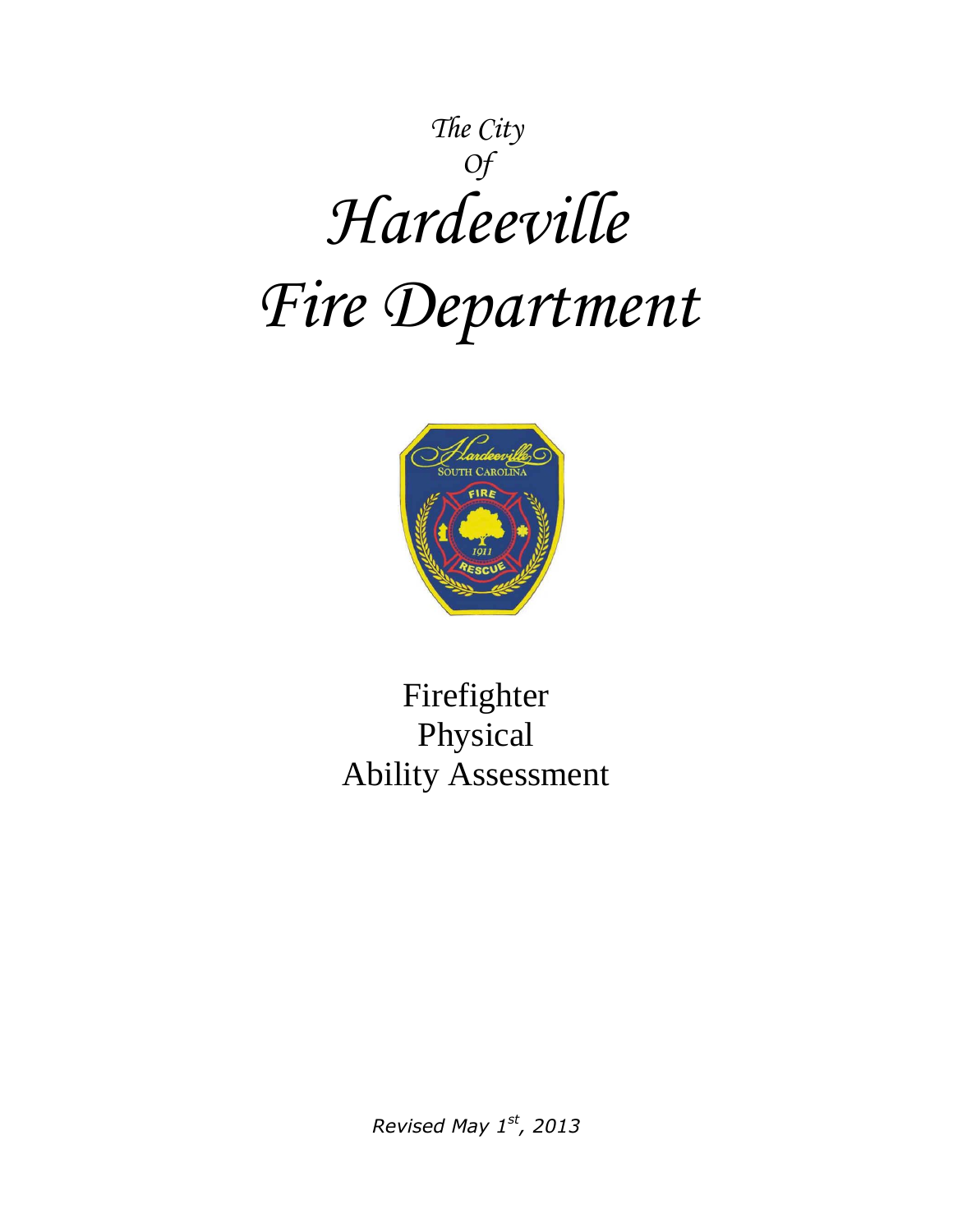# **FIREFIGHTER PHYSICAL ABILITY ASSESSMENT**

#### **Introduction**

The City of Hardeeville is proud of its heritage of hiring the best and most competent individuals. This is even more so when it comes to hiring personnel to fill the role of firefighter. Firefighters are a key element in the City's ability to serve its citizens. In order to accomplish this, the City must assess its firefighter candidates to insure that they are physically able to do the job of a firefighter, prior to them coming to work. The Firefighter Physical Ability Assessment (FPAA) is designed for that purpose. The FPAA is designed to simulate fire department activities that are unique and specific to The City of Hardeeville. The FPAA is explained later in this document. Prior to learning about the actual FPAA, the City feels it prudent to discuss firefighter physical fitness and to offer some suggestions on how to prepare and what to expect in the FPAA.

Regardless of an individual's level of fitness, a firefighter should be in good health before beginning any physical training program. Preparation for the Firefighter Physical Ability Assessment (FPAA) can best be conducted with a physical training program that emphasizes cardio respiratory (heart/lung) fitness, muscular strength, and endurance. It is especially important that small-framed individuals and individuals whose current jobs do not require physical exertion prepare more conscientiously for the assessment. Most people can improve their level of physical fitness through an intensive training program that includes running for cardio respiratory fitness and weight lifting to develop muscular strength. **No one should begin a physical fitness program or regimen without first consulting with a physician.**

The Firefighter selection process is very competitive and the FPAA is only one of several steps in the selection process. Please take the time to thoroughly prepare for the FPAA. This information is provided to help you better prepare for the FPAA by becoming familiar with the assessment events. The City of Hardeeville does not guarantee that use of the Preparation Tips assures that you will pass the FPAA.

#### **Cardio Respiratory Fitness**

Cardio respiratory fitness is the ability of the heart to deliver oxygen to the muscles and other tissues. This is called aerobic power. Simply stated, the ability to perform exercise and/or physical work is directly dependent upon how well the body delivers oxygen to the working muscles. A physically fit person will be able to deliver large amounts of oxygen to the muscles and therefore be capable of prolonged muscular exercise (e.g., fighting fires). In comparison, an out-of-shape individual will not be capable of delivering adequate amounts of oxygen to the muscles, and therefore will fatigue quickly and be forced to stop working much sooner.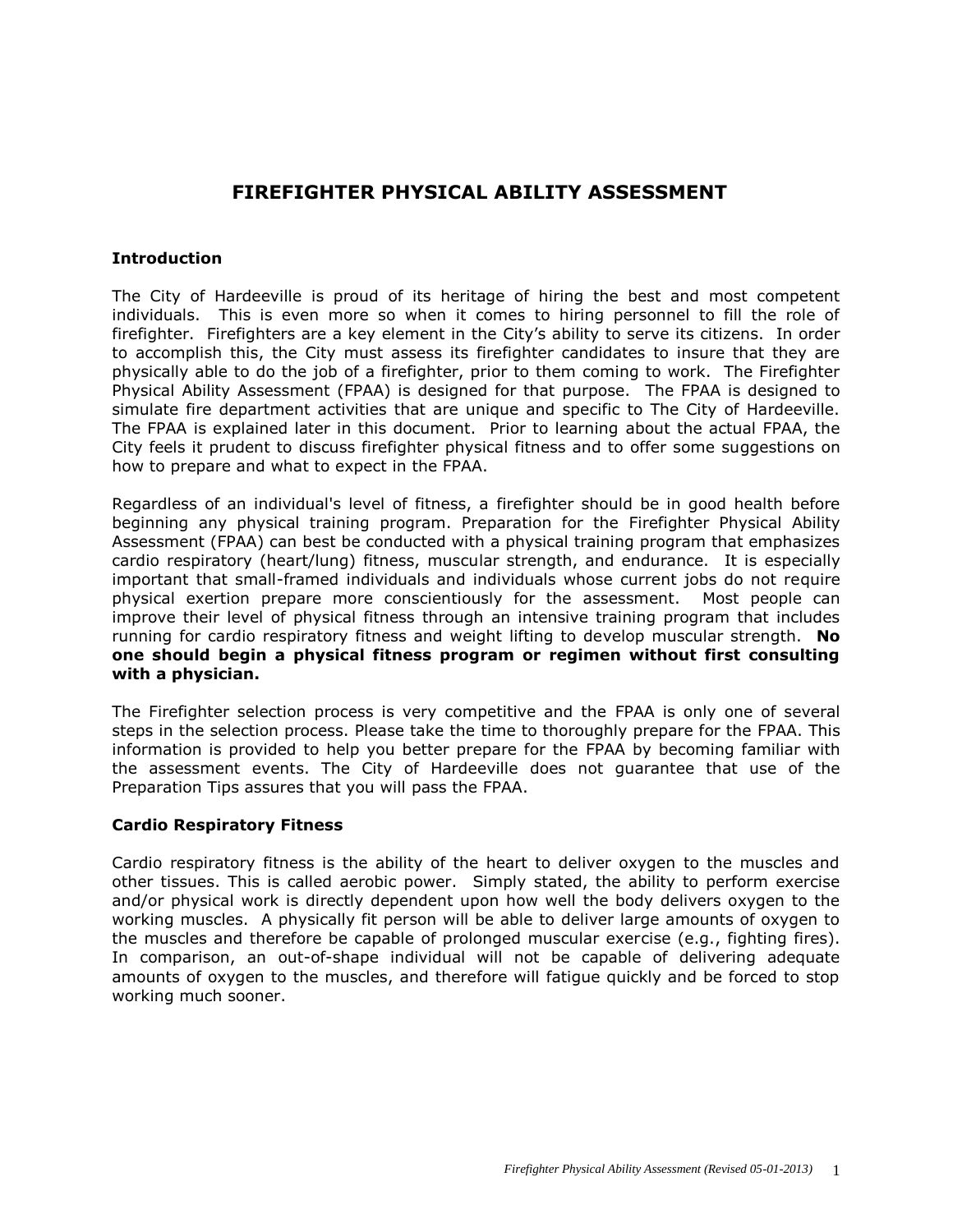#### **Muscular Strength**

Strength can be defined as the ability to apply force. Since nearly all movements are performed against some resistance, a certain degree of muscular strength is needed to perform any activity. Firefighters must be able to perform activities against much greater resistance than the average individual. Therefore, the firefighter must have good muscular strength and endurance in order to effectively and safely handle the firefighting equipment and perform the duties required of a firefighter.

#### **Body Conditioning**

An excess accumulation of body fat is undesirable for a variety of reasons. From a medical standpoint, health problems exist in which obesity or high quantities of body fat is considered a risk factor, and for which a reduction in excess fat is desirable. From a physical performance standpoint, excess fat is like carrying dead weight and can only hinder physical performance. Since firefighting requires a near maximum effort from the heart and other related muscles, additional fat weight adds an extra burden to the cardiovascular system and thus, the overweight firefighter can be put in a potentially dangerous situation when fighting fires.

## **Developing Your Fitness**

Running and weight training are two activities that can be used in a physical fitness training program to help develop cardio respiratory fitness and muscular strength. There are several ways to devise a physical fitness training program. One way is to join a gym or spa where a fitness specialist can help you design a training routine to fit your needs. Another method which is less expensive and can accomplish the same thing is by designing your own program. Remember that both methods work, but only if you train conscientiously, aggressively, and consistently. Your chances for passing will be greatly increased if adequate preparatory physical training has taken place. The FPAA does not measure a candidate's running, chin-up, push-up, or sit-up ability. The actual FPAA utilizes job specific simulated events.

Many of the job duties of a firefighter require the use of heavy firefighting protective clothing and self-contained breathing apparatus weighing approximately 30 pounds. You may want to consider wearing a backpack weighing approximately 30 pounds during practice sessions. You will also notice that there are suggested lifts and exercises listed that may help prepare the candidate for the FPAA. The suggested lifts and exercises are for reference purposes only. The City of Hardeeville makes no claim or guarantee that these lifts or exercises will fully prepare you to successfully complete the FPAA. The candidate should always have professional assistance in developing any weight or endurance training program.

#### **Firefighter Physical Ability Assessment**

The FPAA consists of a list of events which must be performed in a specified order. Each event must be completed correctly before moving on to the next event. The first event (Aerial Climb) is not timed but there are some time constraints on the test. To increase speed on this event would possibly put the candidate at risk of injury. The remaining events must be completed consecutively. The FPAA is considered a pass/fail evaluation so those that do not finish will be considered a fail.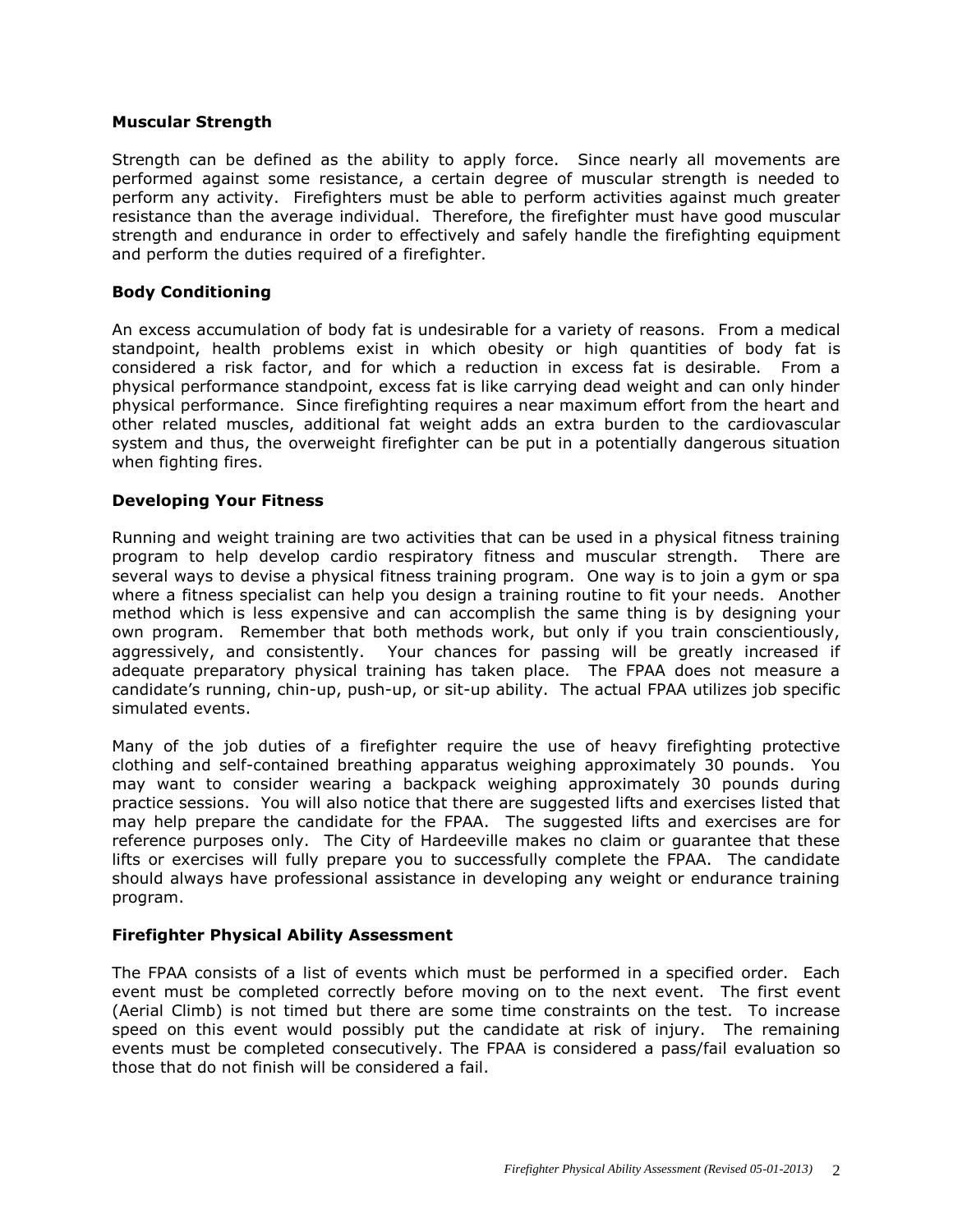Each event in the FPAA is explained later in this document. The candidate needs to review these events prior to taking the assessment in order to properly prepare. The individual events are as follows:

Event #1 - Aerial Ladder Climb (Un-Timed) Event #2 – Hydrant Opening & Closing Event #3 – Fireman's Walk Event #4 – Simulated Ladder Raise Event #5 – Elliptical Evolution Event #6 – Hose Swap Event #7 – 150' Charged Hose Drag Event #8 – Weighted Sled Pull Event #9 – Victim Rescue – Mannequin Drag

## **Description of the Test:**

The FPAA is composed of nine events that were designed to reflect on-the-job situations, which could be encountered by an entry level Firefighter. You will be required to wear personal protective equipment (PPE), safety or firefighting helmet and leather gloves, during each event. You will be issued this equipment prior to the start of the FPAA. If a candidate wishes to provide his/her own PPE, then it must be approved by both the FPAA Coordinator and Safety Officer prior to starting the FPAA. The use of personal PPE cannot provide the candidate an advantage over another candidate. If the Assessment Coordinator determines that an advantage exists, the personal PPE will be disallowed. Shirts, shorts or pants, and shoes can be worn as determined by the candidate. However, no clothing will be permitted that may be deemed offensive to fire department staff or the other candidates participating in the FPAA. The choice of shoes is to be determined by the candidate. While it is recommended that the candidate wear safety shoes, sneakers will be allowed. The City of Hardeeville assumes no responsibility for injuries from not wearing safety shoes.

The aerial ladder climb is an un-timed event. However, the candidate must not stop more than 3 times and not more than 30 seconds at any one given time. As soon as the candidate completes the ladder climb he/she will begin the timed events. The candidate will move through each event without stopping. The FPAA ends at the conclusion of the ninth event.

Events 2 through 9 must be completed properly. There are some minimum guidelines for each event. If the candidate does not comply with the minimum passing guidelines, he/she may immediately redo the event. Time will not be stopped in order to redo the event. The proctor will verbally indicate whenever time begins and ends.

The FPAA is scored on a Pass or Fail basis only. Times will be recorded and retained for record keeping purposes and to be added to the written and interview score.

Each event is listed by number and name followed by the event intent. There will be a short description of the event provided. The proctor's instructions are provided so that the candidate will know what instructions he/she will be receiving. There are suggested exercises and preparation tips included for the candidates use in preparing for the FPAA.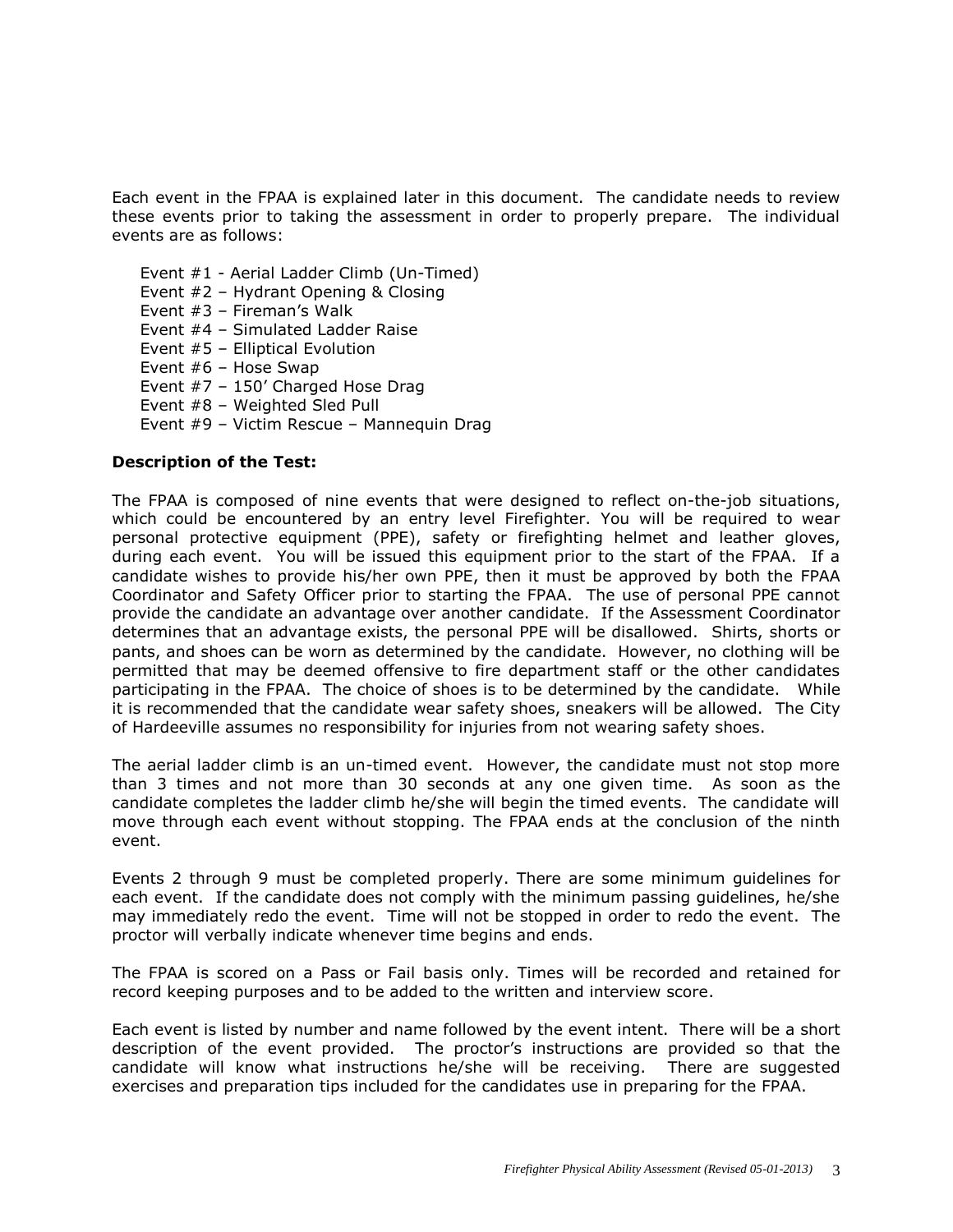The assessment will be conducted by several persons. The Assessment Controller shall be responsible for the overall assessment process and shall make all final decisions and resolve any conflicts. The Assessment Safety Officer shall monitor the use of PPE and be responsible for the overall safety of the candidates.

The Medical Group shall be responsible for pre and post assessment evaluations of all candidates. Blood pressure, respirations, pulse, and body temperature will be recorded both before and after the candidate completes the FPAA.

A proctor shall be assigned to an individual candidate and follow the candidate through the FPAA. He/she will be responsible for insuring that all candidates are provided fair and equal treatment at each event in the assessment. The proctor shall also document performance records at all times.

**\_\_\_\_\_\_\_\_\_\_\_\_\_\_\_\_\_\_\_\_\_\_\_\_\_\_\_\_\_\_\_\_\_\_\_\_\_\_\_\_\_\_\_\_\_\_\_\_\_\_\_\_\_\_\_\_\_\_\_\_\_\_\_\_\_**

# **Event #1 AERIAL LADDER CLIMB (un-timed):**

Intent: Firefighters frequently work from ladders and other heights during fires, rescues, and service calls. This event assesses the candidate's muscular strength, balance, acrophobia (heights), and endurance as it relates to working from these types of locations.

**Description:** For this event, you must climb to the top of a ladder elevated to 70' directly above the ground set at a 60 degree angle. The candidate must climb the aerial to the top and place both hands on the top rung in order to successfully complete the climb. When instructed by the proctor, the candidate will descend the ladder. This is the first event of the FPAA and is not timed. The candidate will be required to wear helmet, gloves, and a safety belt. While sneakers are allowed, safety shoes are encouraged but not required.

**Disqualification:** The candidate will be disqualified and not allowed to continue the FPAA if he/she stops more than once or for more than 30 seconds while ascending the ladder, more than once or for more than 30 seconds while descending the ladder or for more than 30 seconds while at the top of the ladder. If the full length of the ladder is not climbed disqualification will also occur.

**Practical Preparation Tips:** To prepare for this event you may want to practice climbing a sturdy ladder to the height of a typical two-story house. Practice carefully and slowly climbing up and down the ladder. This event is not timed so do not rush, as with all activities, safety is the highest priority.

**Proctor's Instructions:** *You will climb to the top of the ladder and place both hands on the top rung of the ladder. When told to do so you should descend the ladder. While this event is not timed, you will not be allowed to stop more than once and for no more than 30 seconds while ascending the ladder. You will not be allowed to stop more than once at the top of the ladder and for no more than 30 seconds. And, you will not be allowed to stop more than once and for no more than 30 seconds while descending the ladder. If you exceed the stopping requirements you will be disqualified and not allowed to continue.*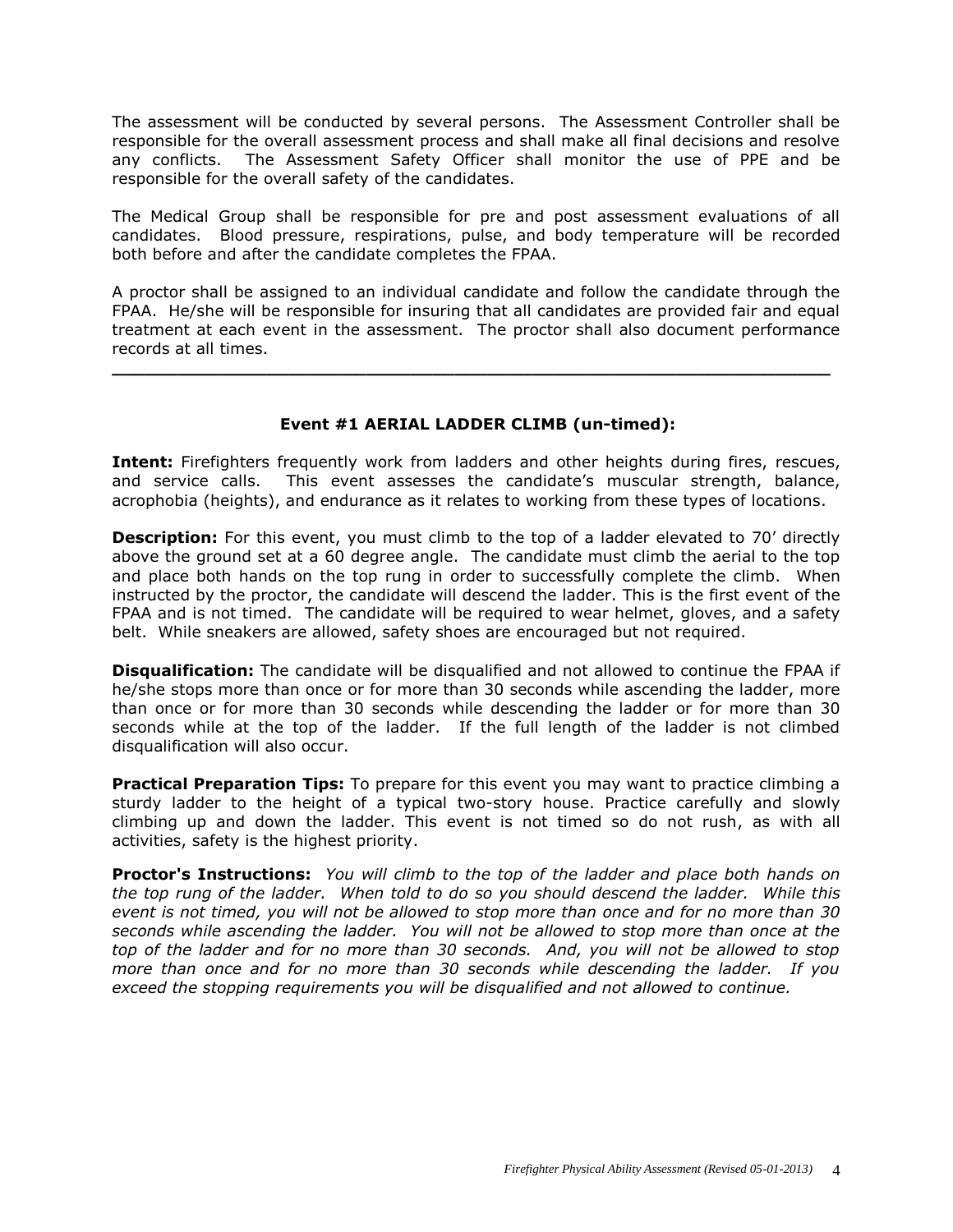# **Event #2 HYDRANT OPENING & CLOSING:**

**Intent:** Firefighters must secure water supply before the extinguishment of a working fire or hazardous materials incident. This component tests arm and hand strength as necessary to open such a fire hydrant.

**Description:** You must use the hydrant wrench to open and close a functional hydrant by turning the wrench counterclockwise until the hydrant is fully open, then turning the wrench clockwise until the hydrant is completely closed.

**Disqualification:** The candidate will have to repeat the event if he/she doesn't completely open or close the hydrant.

**Preparation Tips:** To prepare for this event, you might practice threading and unthreading pipe fasteners with a large pipe wrench.

*Proctor's Instructions: You will use the hydrant wrench to fully open and close the hydrant. You will then proceed to the next event. Are there any questions?* … (Wait for an answer.) … *If there are no questions put your hands on the wrench.* (Wait for the candidate to take the wrench.) *Proceed.*

## **Event # 3 FIREMAN'S WALK:**

**Intent:** Firefighters will often need to exit the responding engine in order to wrap and charge the hydrant. Immediately after the engine lays its hose to the scene and the firefighter charges the hydrant, they will need to perform a fireman's walk (fast paced walk) from the hydrant to the scene.

**Description:** The candidate will follow the pre-determined route; using the fireman's walk technique.

**Disqualification:** The candidate will have to repeat the event if at any time the candidate deviates from the course or jogs. This event is a fast paced walk; jogging or running will not be accepted.

**Preparation Tips:** The candidate might practice a fast paced walk with an air pack or weighted vest weighing approximately 30 pounds.

*Proctor's Instructions: You must maintain a fireman's walk along the designated course and at no time jog or run. Show the candidates the entire fireman's walk course so there is no misunderstandings.*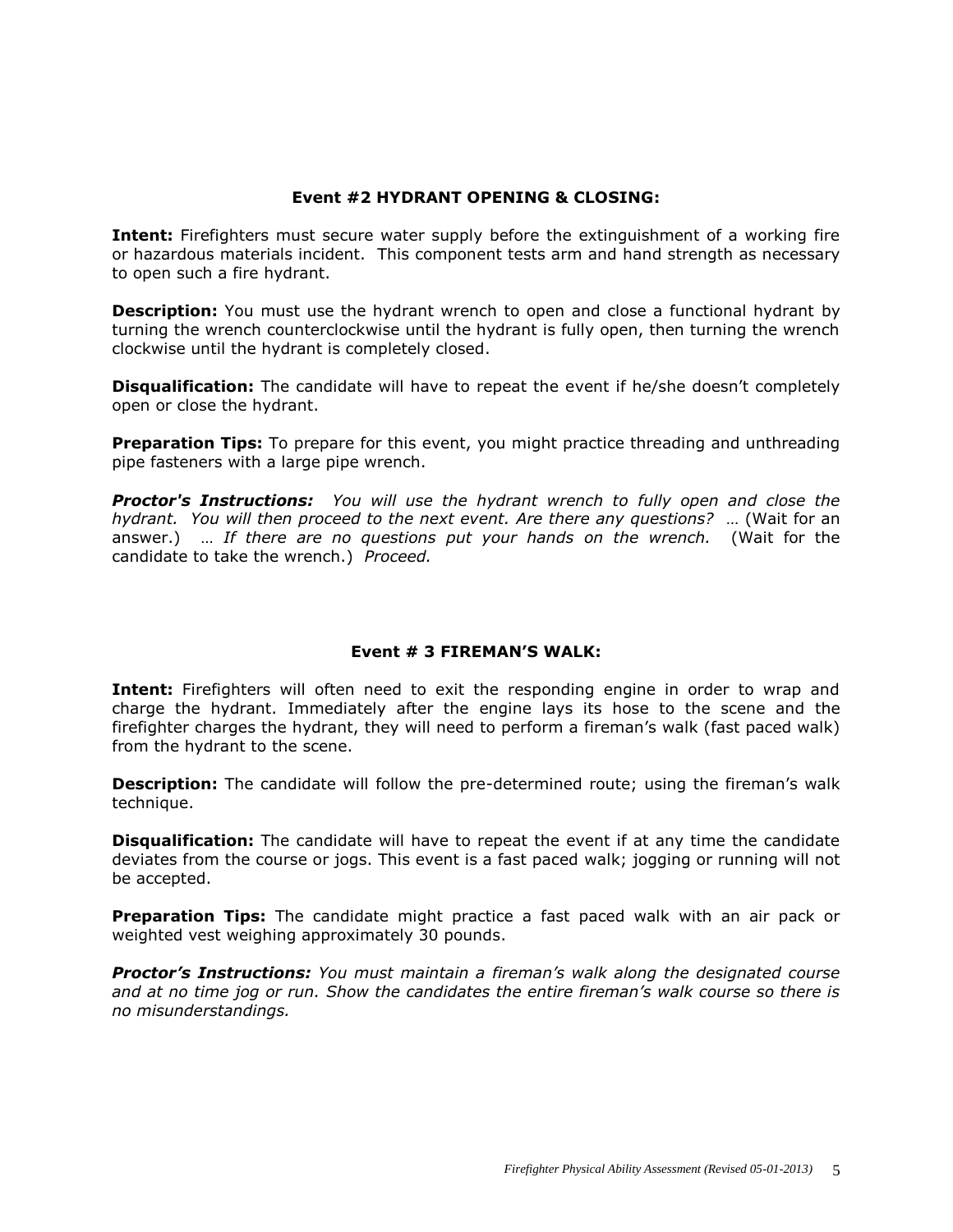#### **Event #4 Simulated Ladder Raise:**

**Intent:** Firefighters often use ladders of various lengths for rescues and for entering or egress of structures. This event tests upper body strength, hand/eye coordination, endurance, and hand grip strength required to complete such raises. It simulates the raising of a 35' extension ladder ¾ of its working distance.

**Description:** The candidate will stand 5' from a weight bag weighting 50 pounds. The candidate will raise the bag to a height of 18' and then lower it back to the ground. The bag must be raised and lowered using a **hand-over-hand** method.

**Disqualification:** The candidate will have to repeat the event if both feet leave the ground at once, the weight bag falls uncontrollably, you lower the weight bag prior to being instructed to do so, or if you fail to use a hand-over-hand method. If you must repeat the event, time will not be stopped.

**Preparation Tips:** To prepare for this event, you might attach a 50 pound bag to one end of a rope threaded through a pulley or hung over a smooth round wooden or metal pole. Make sure the weighted bag moves freely. You can practice pulling the weighted bag up to the top of the pole or pulley and back down again always using a hand-over-hand movement throughout the process. Maintaining control of the bag and being able to raise it the full 18' is critical.

*Proctor's Instructions: You must raise the weight bag using a hand over hand method to its full height. You must maintain full control of the rope at all times. Once told to lower the bag, you will then lower the bag controlling the bag during the decent. At no time can you allow the rope to slip through your gloves and you must keep at least one foot in contact with the ground at all times. You will then proceed to the next event.*

## **Event #5 Elliptical Evolution:**

**Intent:** Firefighters require a considerable amount of cardiorespiratory endurance during their functions as a firefighter. This evolution will evaluate the candidate's ability to maintain a certain amount of cardiorespiratory output for a prescribed amount of time.

**Description:** The candidate will mount the elliptical, wearing the required PPE, placing one foot in each of the foot pedals and one hand on each of the moving handles. The candidate will then begin to walk on the elliptical keeping their feet on the pedals and their hands on the moving handles. The candidate will then proceed to step for a total of 400 steps at a resistance of three (3). The candidate can proceed as fast or slow as they prefer until reaching 400 total steps.

**Disqualification:** If the candidate's hands or feet leave their designated locations you will get one warning, if the candidate's hands or feet leave their designated areas a second time you will be disqualified. Failing to reach the total 400 steps is a disqualification.

**Preparation Tips:** To prepare for this event, the candidate might wear a weighted vest and use an elliptical at your local gym, or find a place with a slight incline and walk fast paced up the incline for several sessions. Another suggestion would be to walk bleachers at your local high school.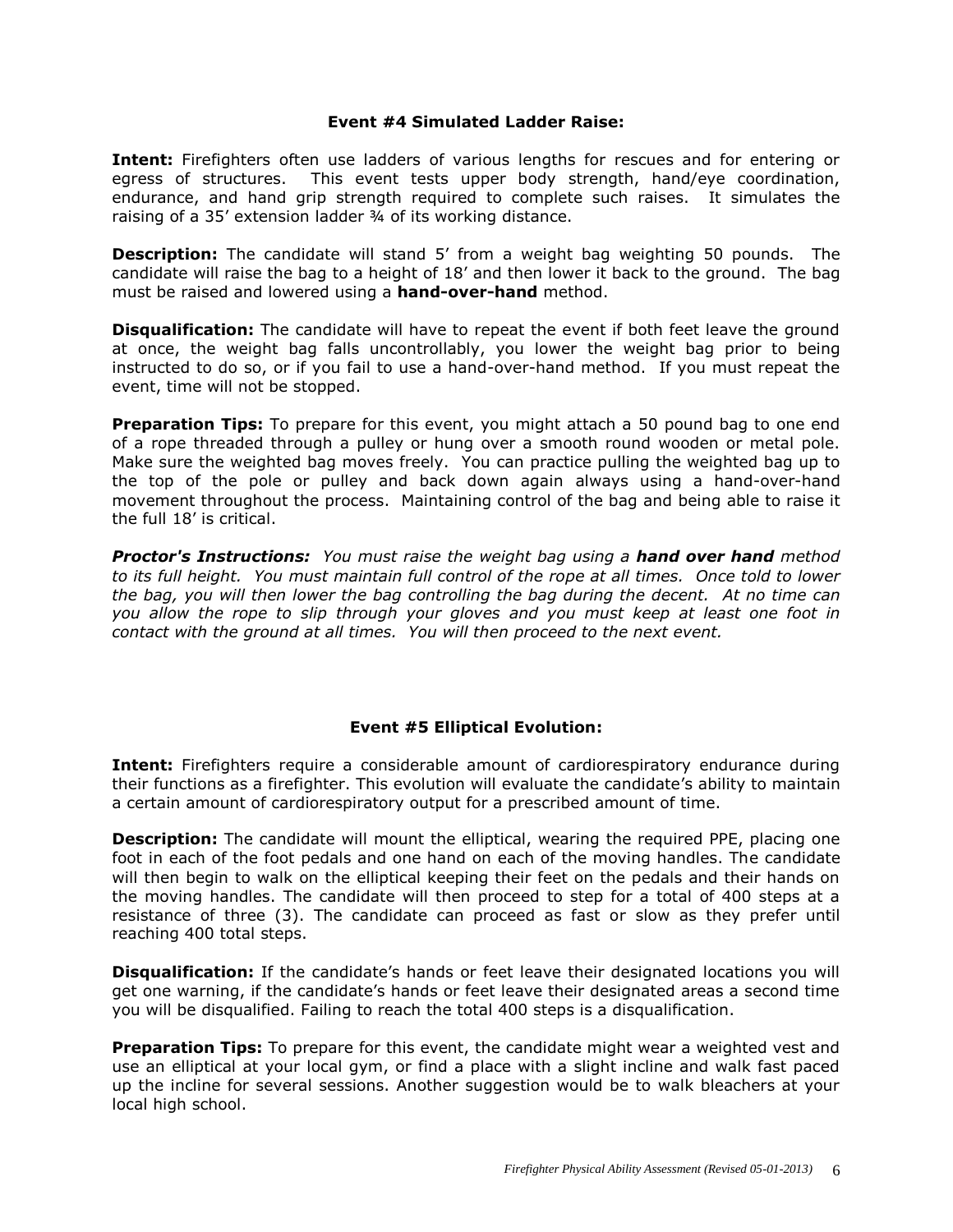*Proctor's Instructions: Mount the elliptical keeping hands and feet in shown locations. Start stepping until you reach the required total steps. Keeping your hands and feet in the locations shown.*

#### **Event #6 Hose Swap:**

**Intent:** Firefighters often are required to deploy several sections of hose lines during fire ground operations. This event will test the candidate's ability to safely and effectively move rolled sections of fire hose from one location to another. This event will also test the candidate's upper body muscular endurance.

**Description:** Three (3) fifty (50) foot sections of three (3) inch hose (in a straight roll) will be placed in an area approximately ten (10) feet by five (5) feet in dimension. A second area, with the same dimensions, containing three (3) more sections of fifty (50) foot hose will be located fifty (50) feet away. The candidate will swap the hose from area #1 with the hose in area #2. Once finished, each area shall have three (3) sections of hose in it.

**Disqualification:** The candidate will have to repeat the event if all three (3) hoses are not properly swapped from area #1 to area #2.

**Preparation Tips:** To prepare for this event, you might want to measure out a distance of fifty (50) feet and practice walking approximately fifty (50) pounds from one side to the other.

*Proctor's Instructions: Starting at area #1, you will swap all the sections of hose from this area to area #2 and all the sections of hose from area #2 will be placed in area #1. You must swap all three (3) sections from one area to the other. You can use any method you want as long as all three (3) sections are SWAPPED from one area to the other.*

#### **Event #7 CHARGED HOSE DRAG:**

**Intent:** Firefighters routinely advance both charged and uncharged hose lines about the fire scene. This event tests leg and lower body strength, balance, and endurance when advancing a charged 1¾" hose line.

**Description:** The candidate will pick up the nozzle end of a charged 200' long, 1¾" line and place it over either shoulder. When told to begin, he/she will advance the line. The line is charged to 100 pounds of pressure and the nozzle is taped closed. You will start from a predetermined starting point and then precede 150' until you cross the finish line. The candidate will then place the nozzle on the ground where indicated.

**Disqualification:** The candidate must complete the entire distance of the 150' drag and will have to repeat the event if he/she **drops** the nozzle after crossing the finish line. If the candidate falls prior to crossing the finish line, he/she will be allowed to continue but time will not be stopped. At no time shall the nozzle touch the ground before the finish line except in the event of a fall.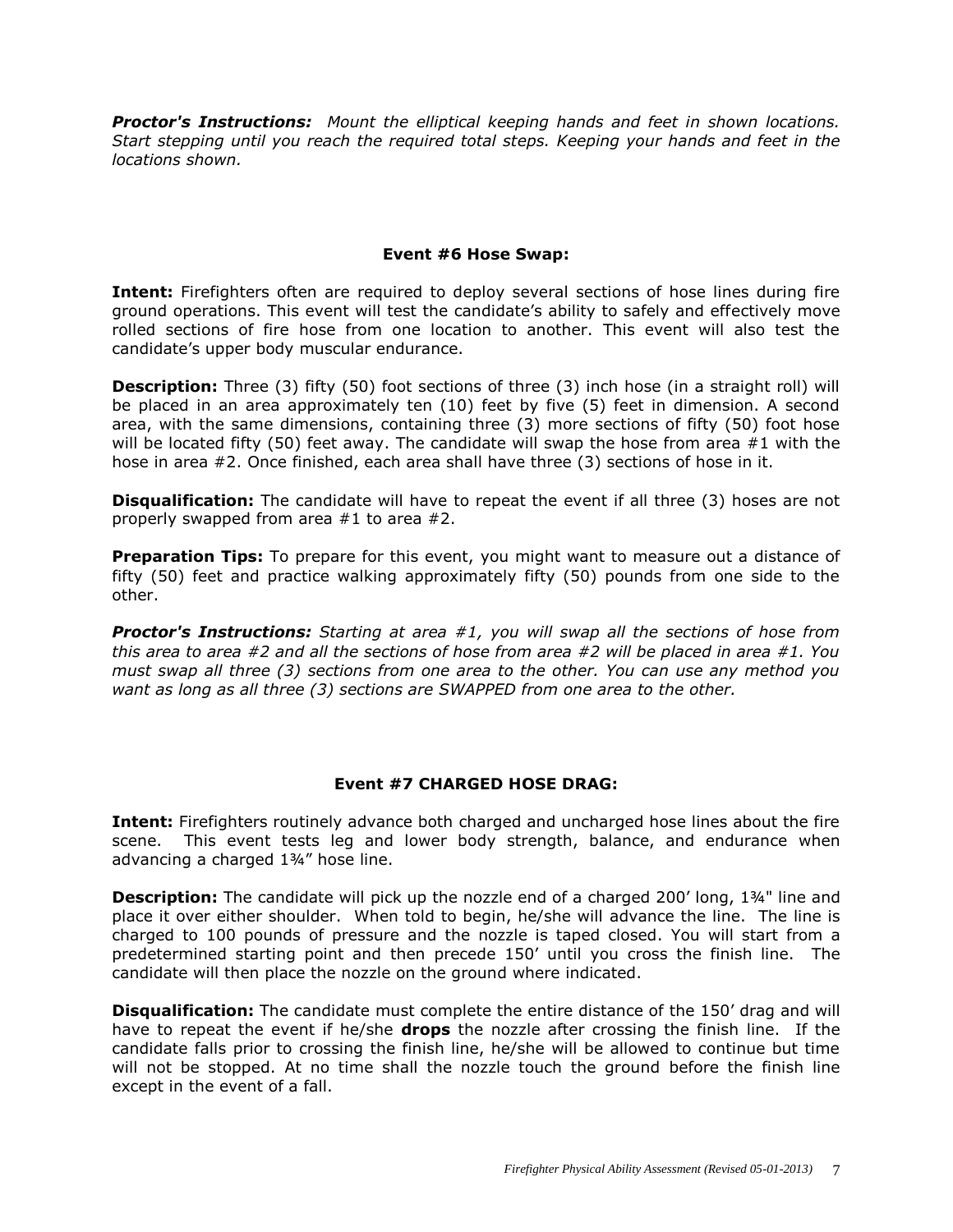**Preparation Tips:** To prepare for this event, you might tie a 20-foot rope to a bag or object weighing approximately 200 pounds. You can then throw the end of the rope over your shoulder, grasp it, and drag the weight a distance of 150 feet. Keep in mind that the weight of the charged line increases as you approach the finish line due to increased friction which will not be the case when dragging a bag. You may want to progressively increase the weight of the training bag. This event will be one of the most physically taxing events so be sure to properly prepare yourself.

*Proctor's Instructions: You will need to place the nozzle and hose line over which ever shoulder is comfortable. Drag the hose line in a straight line. When you step over the finish line and I say stop, you may set the nozzle down and proceed to the next event. Do not drop the nozzle.*

# **Event #8 WEIGHTED SLED PULL**

**Intent:** Firefighters require a considerable amount of upper body strength to perform our duties. The sled pull is a true functional exercise that really exhausts the upper body, focusing on the back, shoulder and biceps, whilst developing a crushing grip. This test will evaluate your upper body strength and endurance.

**Description:** The candidate will stand or sit in an area approximately five (5) foot by five (5) foot marked on the field. The candidate will then pull a rope attached to the weighted pull sled fifty (50) feet into the area the candidate is located.

**Disqualification:** At no time during this event is the candidate allowed to leave the marked area. Failure to get the sled in the area where you are is automatic failure.

**Preparation Tips:** You might attach a considerable amount of weight to a rope and practice pulling the rope the required distance of fifty (50) feet.

**Proctor's Instructions:** Stand or sit in the marked area. Pick up the rope and begin to pull the sled toward you. Continue to pull the rope until the sled is inside the marked area with you. At no time can you leave the marked area during this event.

# **Event #9 VICTIM RESCUE – MANNEQUIN DRAG:**

**Intent:** The most important task a firefighter may face is having to rescue an unconscious person from a smoky environment. This event tests the total bodies' muscular strength, power, and stamina required to drag an unconscious victim from inside a structure.

**Description:** You must drag a mannequin weighing approximately 185 pounds a distance of 100'. The mannequin will be in position at the start of the exercise. You must place your arms under the arms of the mannequin and lock your hands together around the mannequin's chest. The mannequin will be dragged in a straight line. Once the proctor advises you have passed the finish line set the mannequin down being careful not to injure yourself.